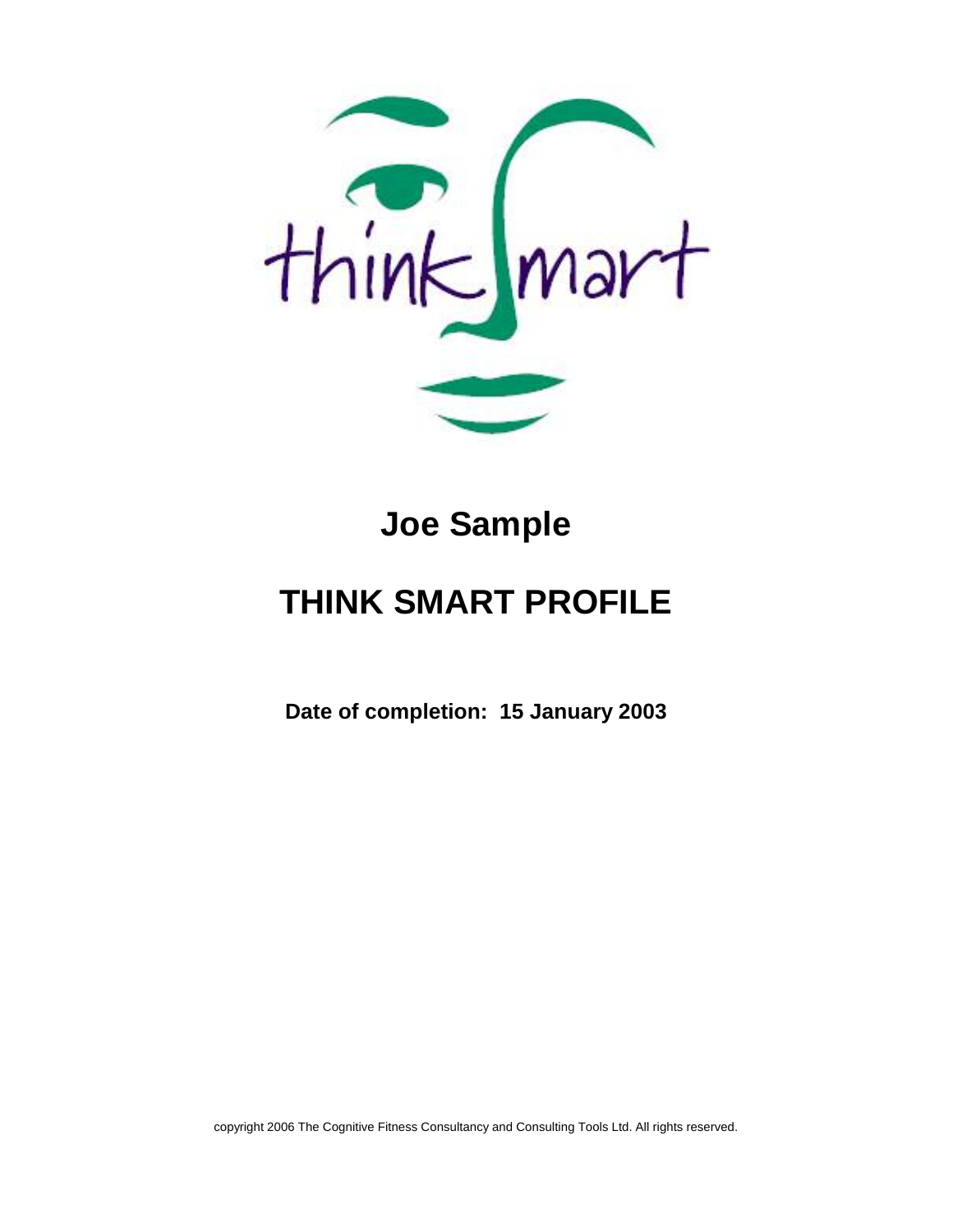## **Contents**

| The Importance of Thinking                         | 2               |
|----------------------------------------------------|-----------------|
| How to Understand your Profile and Use your Report | $\overline{2}$  |
| Your Think Smart Scores Explained                  | $\overline{2}$  |
| <b>Your Think Smart Scores</b>                     | 4               |
| Detailed Description of each Style of Thinking     | 5               |
| <b>Your Thinking Strategy Strengths</b>            | 11              |
| Your Thinking Strategy Development Areas           | 11              |
| <b>Your Potential Conflicts with Others</b>        | 11              |
| Your Personal Development Plan and Review Strategy | 12              |
| <b>Team Development using Think Smart</b>          | 12 <sup>2</sup> |
| What You Can Do Next                               | 13              |

This report has been prepared with every care and in good faith. The interpretation is generated from the sum of responses to the statements in the Think Smart Questionnaire. Neither The Cognitive Fitness Consultancy, nor Consulting Tools Ltd. accept any responsibility for any actions taken by a client as a result of the receipt of this report. Copyright The Cognitive Fitness Consultancy and Consulting Tools 2006. All rights reserved.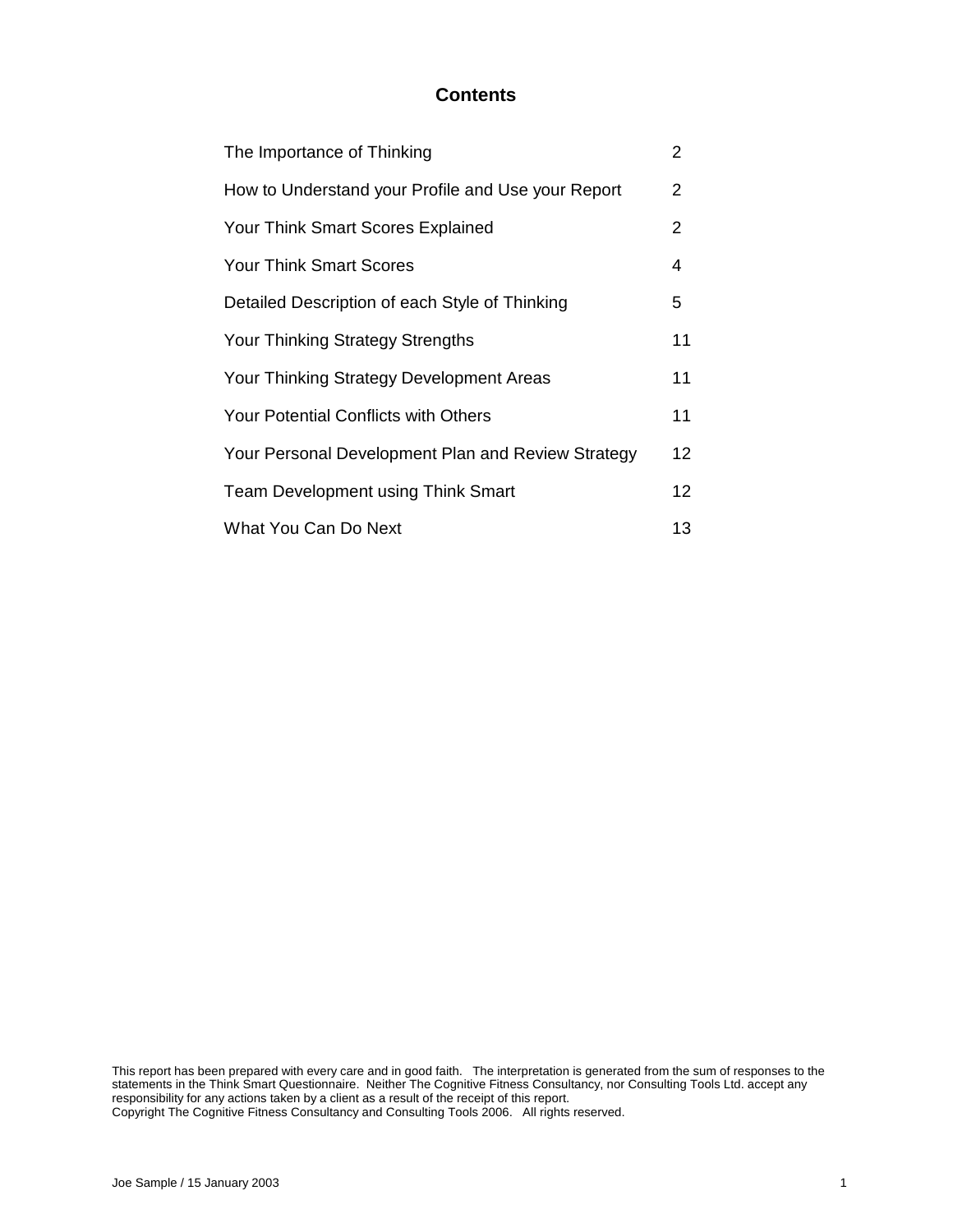# **The Importance of Thinking**

Thinking about thinking is not new. Trying to understand and differentiate between people and how they think, both similarly and differently, has fascinated scientists and scholars for thousands of years. The current speed of change, particularly in the light of new technology, means that we are expected to do everything more quickly, including thinking. As has always been the case however, we need help in learning 'how' to think effectively. Understanding some of the different thinking styles which are required of us and available to us, is something that is rarely taught effectively, either at school or in the workplace.

Think Smart has been developed to help you to understand some of the different ways in which you think. It identifies your thinking strengths and potential 'weak spots' and explains how you can develop your thinking strategies and flexibility. Think Smart gives you powerful and effective thinking strategies which you can apply in all areas of your work. Spending time developing your thinking skills will make you more successful at work.

## **How to Understand your Profile and Use your Report**

Your Think Smart profile measures your preference levels for 10 different styles of thinking. These are divided into your Sensory Focus, People Focus and Task Focus. Sensory Focused thinking relates to the ways you prefer to receive information via your senses. People Focused thinking relates to the ways you tend to interact with other people. Task Focused thinking relates to the ways you tend to approach tasks and problem solving.

An explanation of how to interpret the significance of your scores is given below. Your personal Think Smart profile and percentage scores for each of the thinking styles are shown on page 4. Detailed descriptions for each style of thinking are shown on pages 5 - 8. The implications of your personal Think Smart profile in terms of strengths and potential weaknesses are shown on page 11. More information about how you can develop your cognitive fitness and thinking skills flexibility is shown on pages 12 - 13.

If you have any questions regarding your Think Smart report, please contact the Think Smart support team, at thinksmart@cognitivefitness.co.uk.

# **Your Think Smart Scores Explained**

Your Profile is likely to consist of a variety of high, moderate and low preference scores for the various types of thinking which Think Smart measures. These are derived from the responses you have given to the statements in the questionnaire. It is important to remember that Think Smart measures preference levels only. It does not measure your actual ability to think in the ways described, even though it is true to say that you are likely to be naturally most effective at thinking in your preferred ways.

The distinction between preferences versus abilities is an important one, particularly where you are matching people to specific jobs. It is a common mistake to think that a higher score is always a 'better' score. It is someone's unique combination of scores viewed in connection with the thinking and behavioural dynamics of the other team members which will make one person more suitable for a specific job role compared to someone else.

It is quite usual to have a variety of scores across your profile. There will probably be some types of thinking that you really enjoy and have a natural preference for doing, and there will be other types of thinking which you may dislike.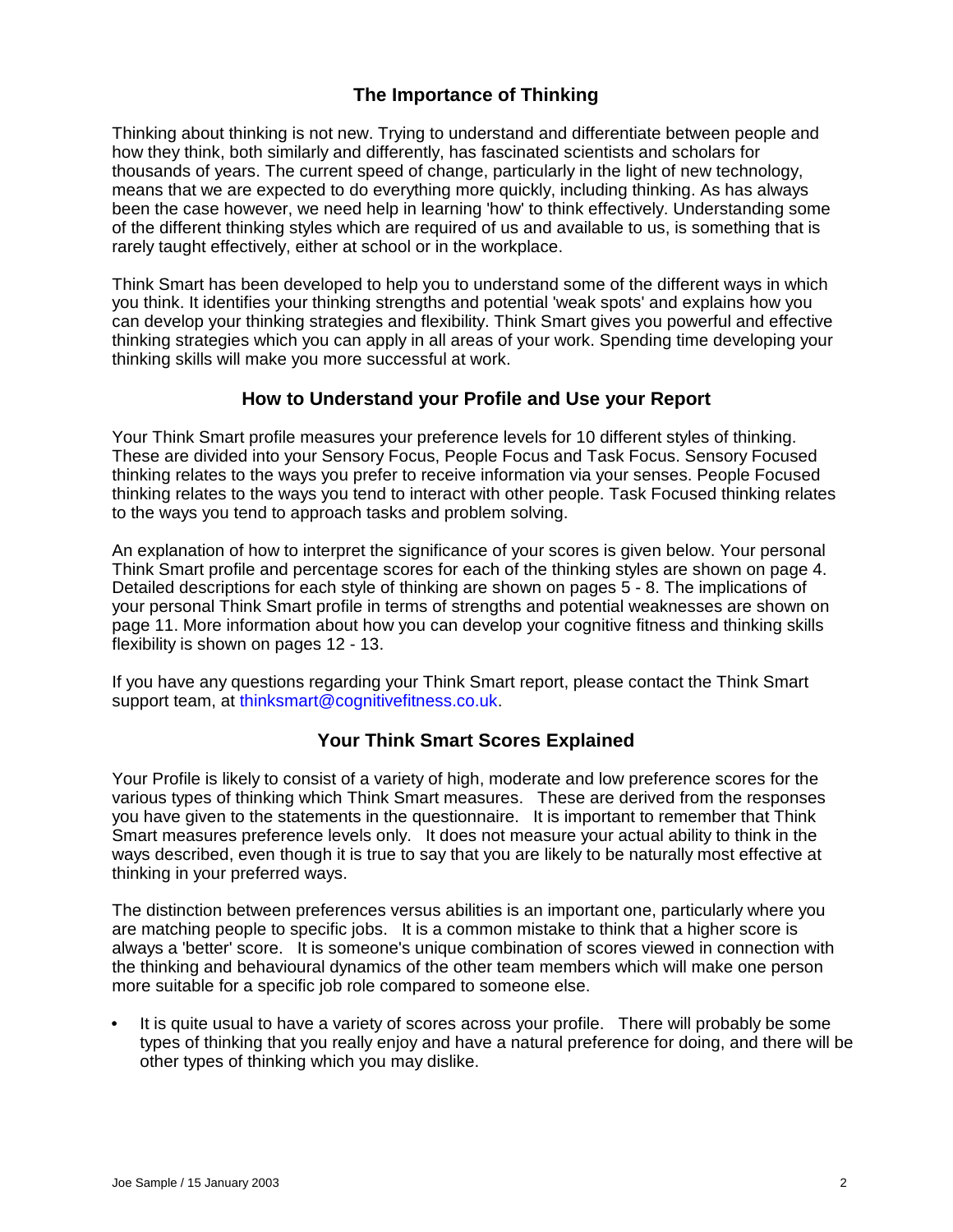- Each type of thinking is independent of the other types of thinking and any combination of scores is possible. For example, it is possible to have a high preference for all three Sensory styles of thinking. This profile is unusual for most people, however it is quite a common profile for teachers and those people involved in educating and training others.
- $\bullet$ Despite what some people may think, there are no 'right' or 'wrong' ways of thinking. For example, it is possible to complete a crossword or a word game by using a number of different strategies, however some strategies will be more successful, more effective and quicker than others.
- Within any job role it is someone's thinking preferences combined with their skills, knowledge and attitudes which makes them unique, and there may be some combinations which will make certain people in that role more successful than others.
- $\bullet$ Within any industry or specific job role it is possible, even quite likely, that those people who are very good at their jobs will share some key thinking styles, critical to their success. For example, the most successful lawyers are likely to have a preference for a Trouble Shooting strategy. This explains why they dislike taking unnecessary risks, are motivated by problems and crisis situations and tend to make contingency plans to pre-empt potential problems before they occur.

## **Your Preference Levels Explained:**

## **High Preference Level 71% - 100%**

- To achieve this score you will have agreed or strongly agreed with the statements in the questionnaire relating to this type of thinking. This means that you are likely to display most of the thinking strategies and behaviours described within the detailed descriptions.
- It is possible that colleagues at work may rely on you to do this type of thinking for them, particularly if they have a lower preference for this thinking style than you do.

## **Moderate Preference Level 31% - 70%**

- You may have agreed or sometimes agreed with all of the statements relating to a particular type of thinking.
- You are likely to use many, although possibly not all, of the thinking strategies and behaviours  $\bullet$ described.
- Using certain thinking strategies some of the time indicates your flexibility of thinking at this level.

## **Low Preference Level 0% - 30%**

- This means that you are unlikely to display many of the thinking strategies and behaviours described although some of them may be true of you.
- Because of your low preference, potentially, these areas of thinking could be 'weak spots' for  $\bullet$ you at work. If you think that this may be the case, it is possible for you to develop your thinking skills by the focused application of specific thinking exercises and strategies. Refer to your Personal Development Plan and Review Strategy at the end of this report to find out what you can do next.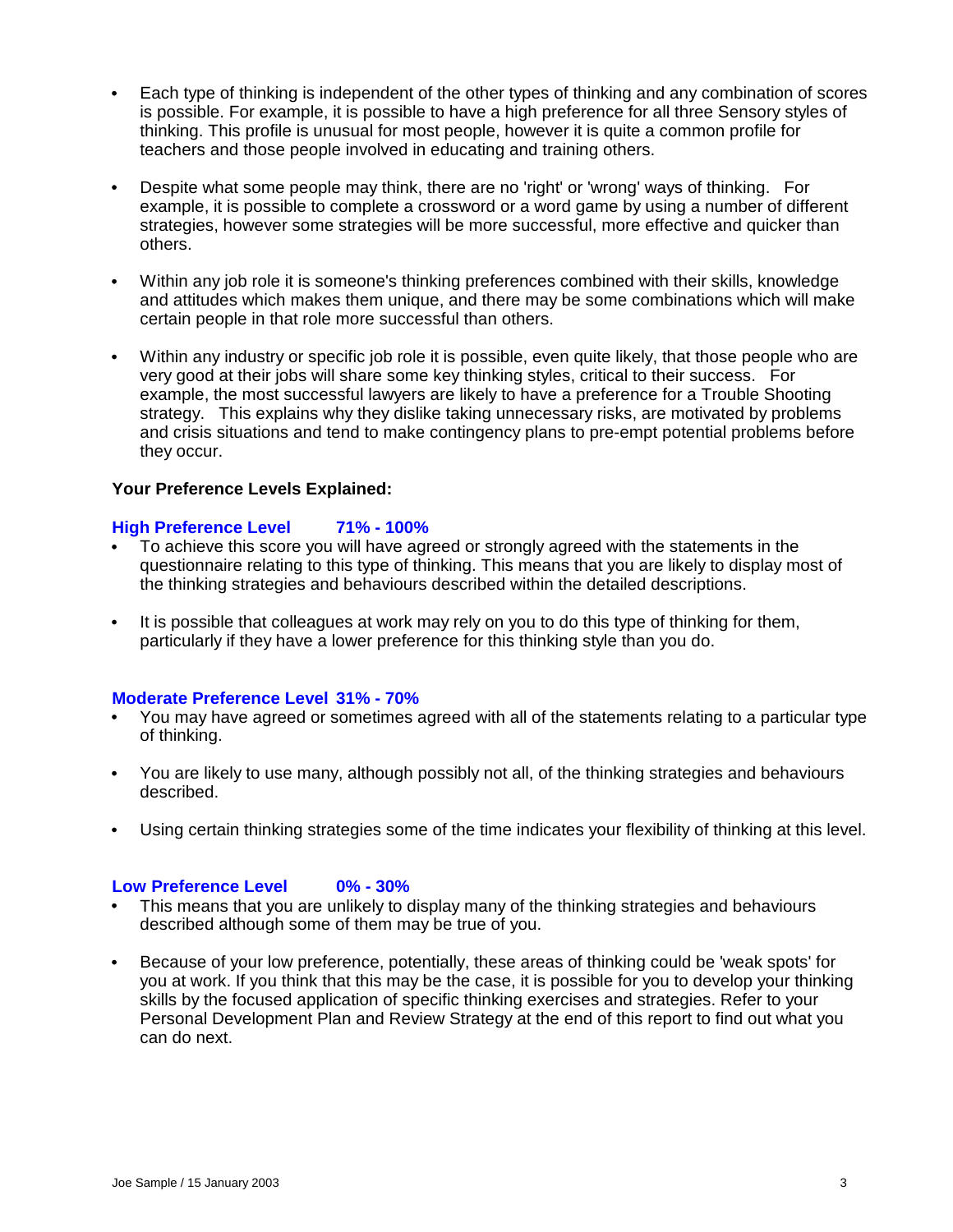# **Your Think Smart Scores**



**SENSORY FOCUS:** measures how you tend to prefer to receive information via your senses.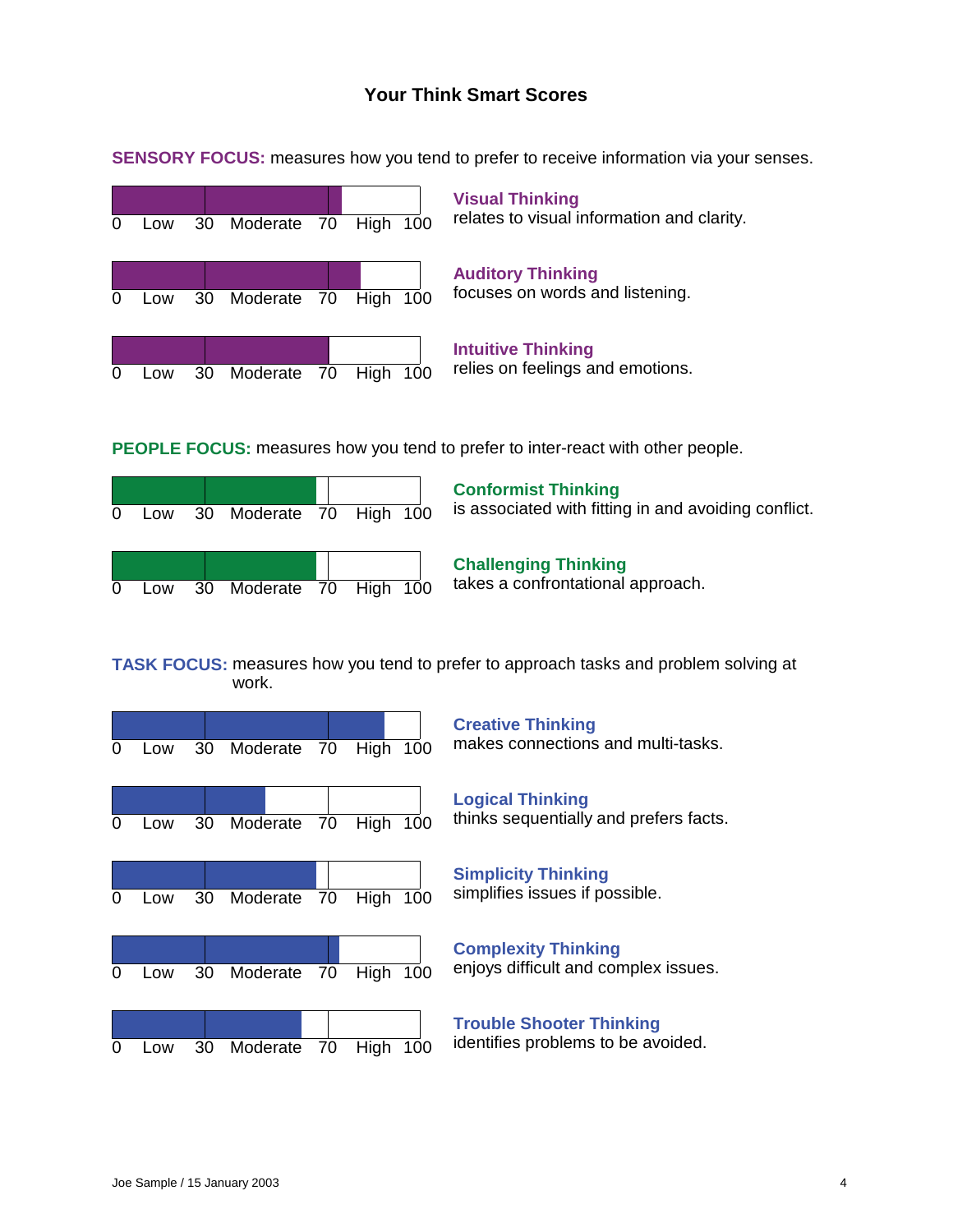## **SENSORY FOCUS**



### **Visual Thinking**

Someone with a preference for Visual Thinking will:

- Present information in a clear visual format and may dislike too much information being presented at once as this reduces the clarity of the message.
- Learn by looking and watching and will interpret information more quickly if diagrams or sketches are used.
- Think very quickly and they may speed read or skim documents.
- Dislike 'being kept in the dark' by colleagues.
- Have an internal visual representation inside their head regarding the way something looks or should look although they may lack the words to clearly articulate their vision and what they 'see'.
- Sometimes process information too quickly for their colleagues, leaving all parties  $\bullet$  . feeling frustrated.

You score suggests that you have a **High Preference** for Visual Thinking.

You are likely to be regarded as a "quick thinker" by some of your colleagues but you may become frustrated with their slower pace. You will prefer information to be clear, ideally presented using a visually interesting format. You will probably be motivated by being shown what to look for and by being involved in issues that move forward quickly.



#### **Auditory Thinking**

Someone with a preference for Auditory Thinking will:

- Like to talk things through with colleagues, sometimes at length.
- Become frustrated without the opportunity to discuss and debate issues.
- Tend to be good listeners and can often 'overhear' parallel conversations.
- Become overwhelmed if colleagues talk over one another.
- Pay particular attention to the words and language used by other people and dislike the use of 'sloppy' or inappropriate language.
- Sometimes be so busy listening to their own internal dialogue, that they don't hear  $\bullet$  . what is said to them by colleagues.

You score suggests that you have a **High Preference** for Auditory Thinking.

You are likely to be a good listener and you will want to talk things through with your colleagues, becoming frustrated if you do not have the opportunity to debate issues with them. You will probably enjoy words and their usage and may enjoy reading or writing reports. However, you may find that sometimes your communications with colleagues are 'too wordy' for them and that you use ten words where two carefully selected words would be equally as effective.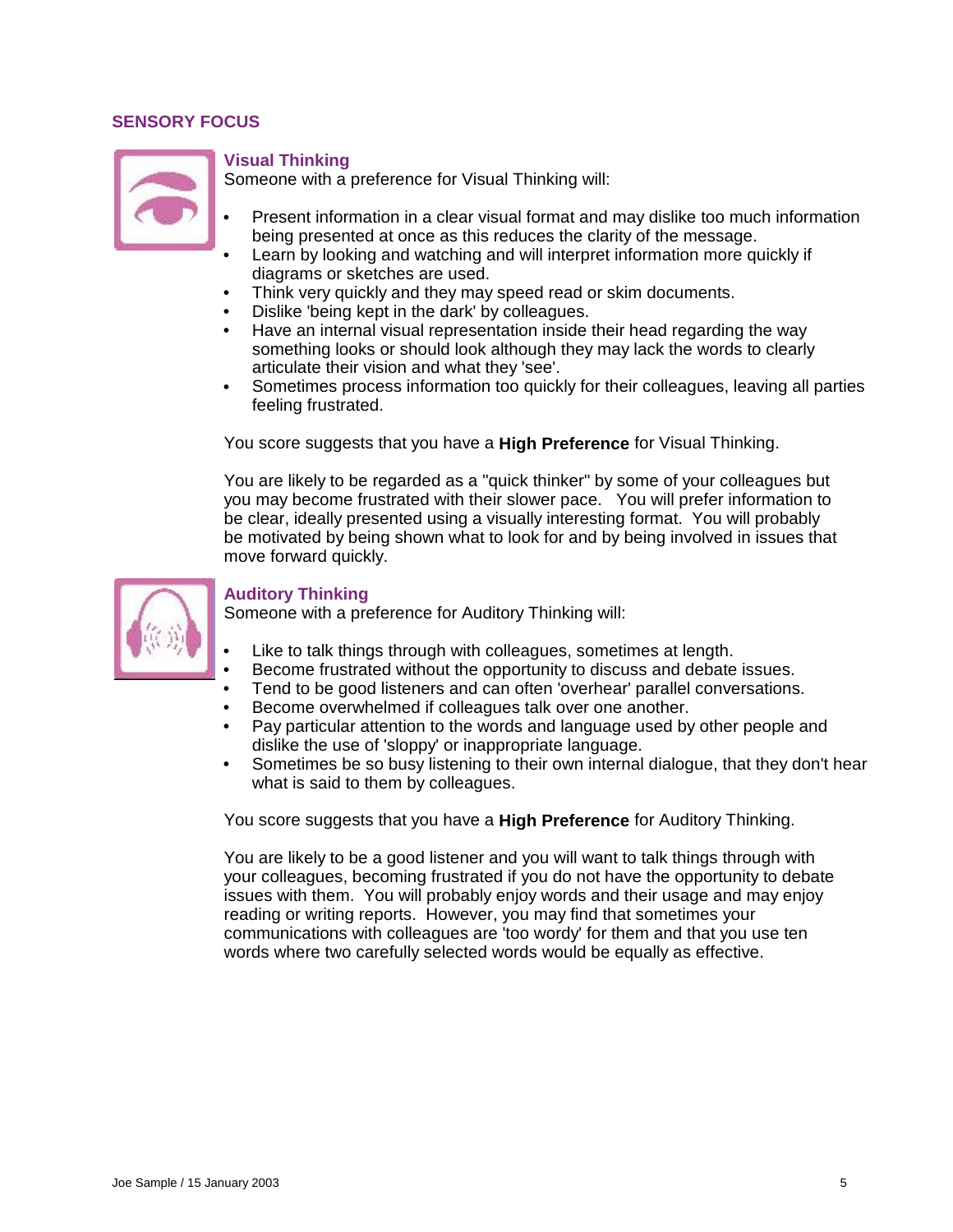

# **Intuitive Thinking**

Someone with a preference for Intuitive Thinking will:

- Focus on how they feel about a task, project, person or issue.
- Rely on intuition and emotion to make decisions.
- Have an emotional commitment to their colleagues and their work.
- Bring passion and energy to the team.  $\bullet$
- Often have a high degree of physical energy.  $\bullet$
- $\bullet$ Sometimes rely on instincts or emotions without the supporting evidence to balance their thinking and decision making.

You score suggests that you have a **High Preference** for Intuitive Thinking.

You are likely to feel comfortable involving your feelings and emotions when you are making decisions at work and you will be a passionate and energetic member of any team. However, you may find that sometimes colleagues do not give you the time you need to consider issues, as they may push you to make decisions too quickly. They may also fail to understand your need to walk around or take short breaks in long meetings.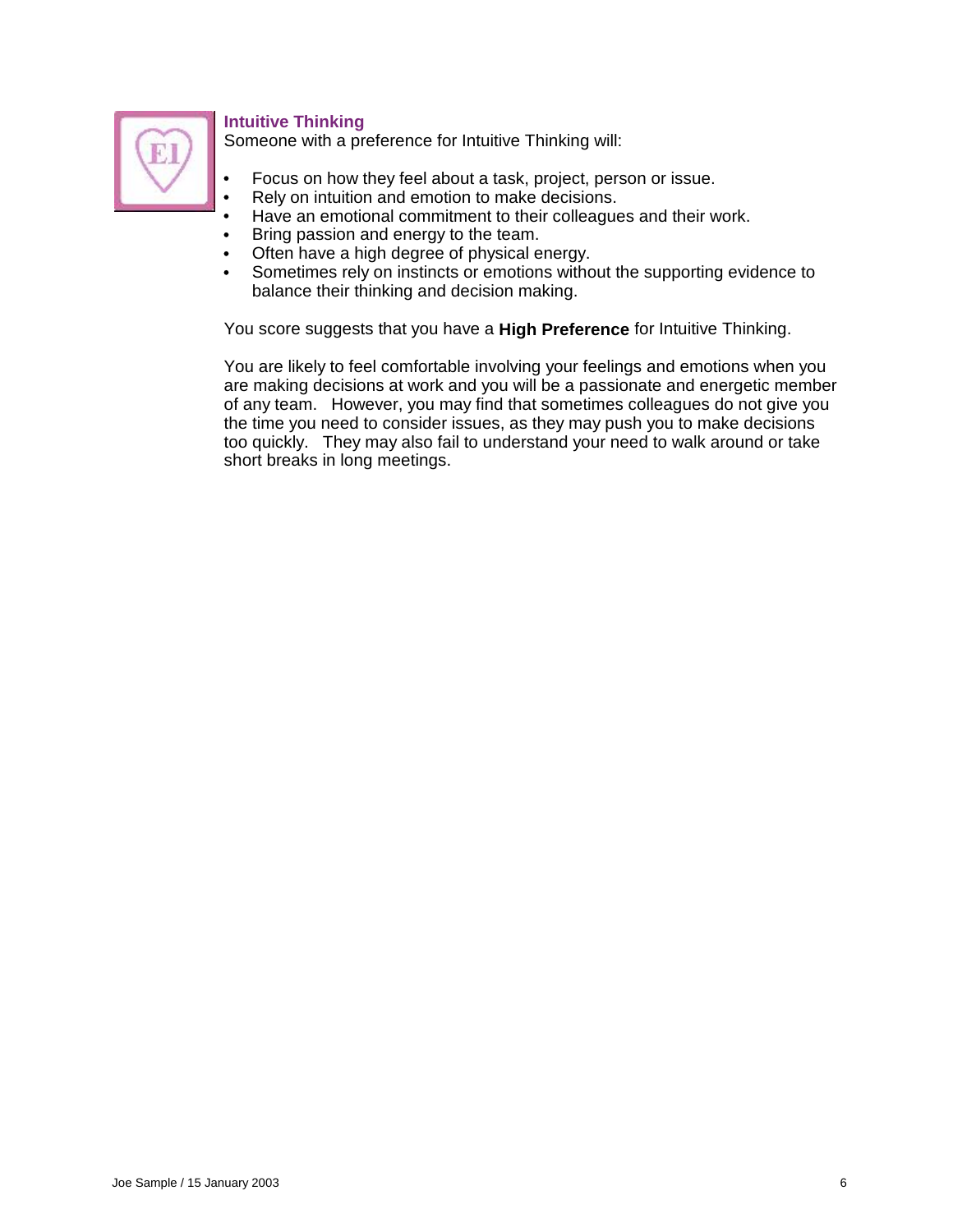## **PEOPLE FOCUS**



## **Conformist Thinking**

Someone with a preference for Conformist Thinking will:

- Take a non-confrontational approach wherever possible.
- Try to avoid what they perceive to be an argument or disagreement.
- Like to fit in and prefers not to 'stand out in a crowd'.
- Be flexible and adaptable, matching the culture of an organisation or team.
- Avoid challenging others, and if they do, will tend to challenge in a gentle, conciliatory way rather than a direct confrontation.
- Find being challenged by colleagues uncomfortable and may agree just to keep the peace, with no intention of implementing or supporting whatever they have agreed to.

You score suggests that you have a **Moderate Preference** for Conformist Thinking.

This indicates that you will prefer to take a non-confrontational approach at work, but that you also have the flexibility to challenge when necessary. You will be able to apply Conformist Thinking strategies when you think it is appropriate to the circumstances and you will be able to adapt to a team where your colleagues have a variety of Conformist Thinking preferences.



## **Challenging Thinking**

Someone with a preference for Challenging Thinking will:

- Challenge frequently others about what is being done, the reasons for it and how it is being implemented.
- Challenge the status quo and the boundaries at work.
- Think an issue through by initially disagreeing with others about it.
- Dislike being told what to do or that something cannot be done.
- Frequently employ a high risk strategy to achieve their objectives.
- Be difficult to manage at times.
- Be quite likely to upset other team members who dislike conflict.

You score suggests that you have a **Moderate Preference** for Challenging Thinking.

You are likely to dislike being told what to do and you will often challenge issues at work, although you may not always feel able to challenge things directly. You are likely to have the flexibility to apply Challenging Thinking strategies when you think it is appropriate to the circumstances and you will be able to adapt to a team where your colleagues have a variety of Challenging Thinking preferences.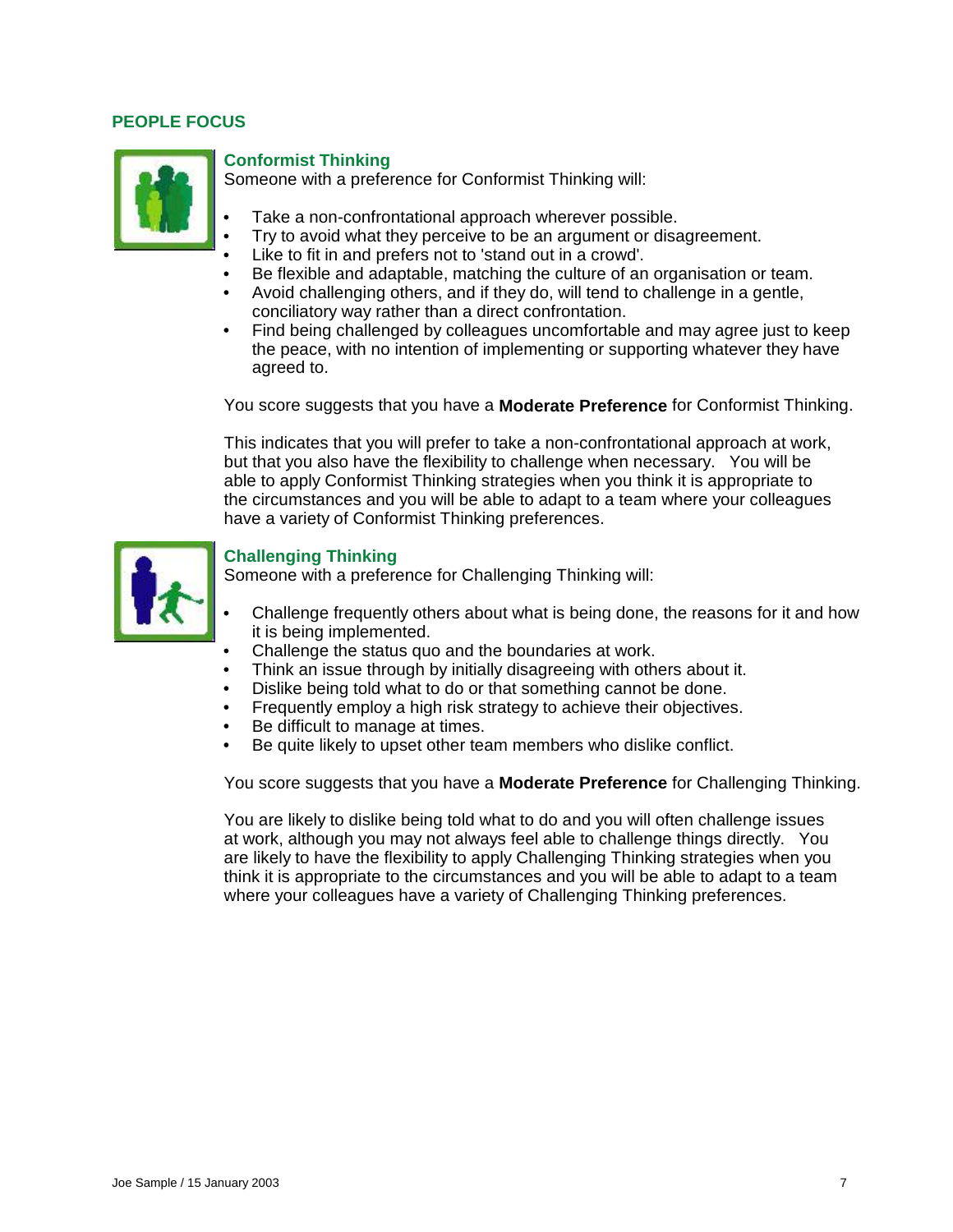## **TASK FOCUS**



## **Creative Thinking**

Someone with a preference for Creative Thinking will:

- Make connections and see patterns and often be imaginative in all areas of their work.
- Multi-task and juggle a number of pieces of work concurrently.
- $\bullet$ Often go off at a tangent and not finish a task or activity, (or even a sentence when they are speaking!).
- Become bored by routine and mundane tasks.
- Think quickly and have high energy levels, being energised by the creative  $\bullet$ thinking process.
- Often think backwards from the answer, outcome or ultimate goal.  $\bullet$
- Sometimes contribute ideas that, although innovative, are impractical to implement.

You score suggests that you have a **High Preference** for Creative Thinking.

You are considered by your colleagues to be a highly innovative member of the team and they may rely on you to come up with creative solutions to problems and to make connections that they are not able to generate. You may find that you tend to work things out backwards, starting with your ultimate goal and then going back to the beginning to work towards it. You are likely to be motivated by the possibility of being creative in your work and you will probably be easily distracted, finding that you 'go off at a tangent' at times, something which your more Logical Thinking colleagues may find frustrating.



## **Logical Thinking**

Someone with a preference for Logical Thinking will:

- Think sequentially and will focus on the facts and the evidence.
- Prefer to finish one job before moving on to the next activity.
- Be ordered and disciplined, conscientious and tenacious, and dislike cutting corners.
- Prefer structure and order within their working day.
- Need a 'tidy' environment; clutter and mess distract them to the extent that they find it impossible to function effectively.
- Not perform well if expected to multi-task and may even slow their team down by  $\bullet$ insisting that everything is done in a logical and sequential order.

You score suggests that you have a **Moderate Preference** for Logical Thinking.

Being able to think and work sequentially with a degree of structure and order are important to you at work, however you may also have the flexibility to work effectively in more creative environments. You are likely to have the flexibility to apply Logical Thinking strategies when you think it is appropriate to the circumstances and you will be able to adapt to a team where your colleagues have a variety of Logical Thinking preferences.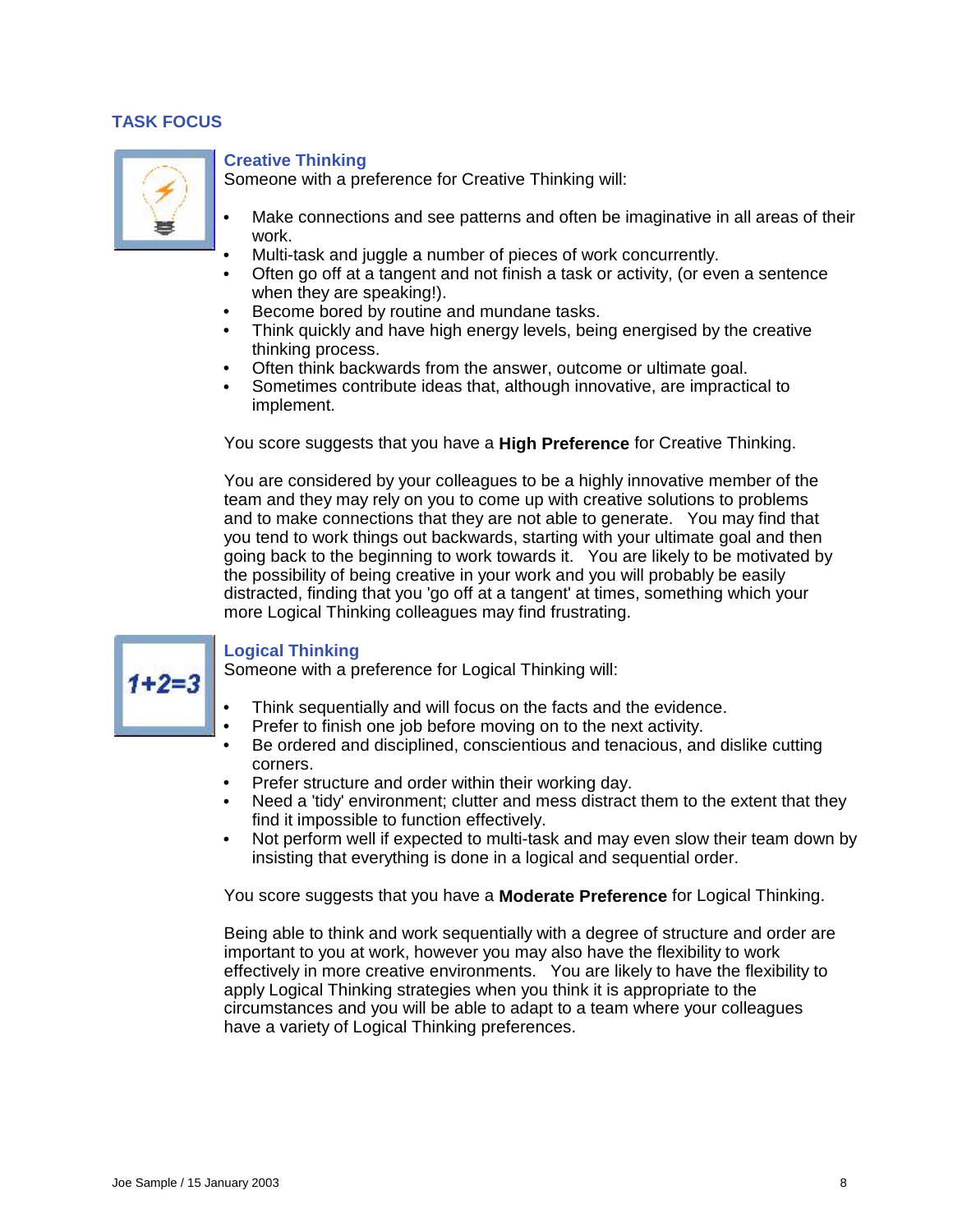

# **Simplicity Thinking**

Someone with a preference for Simplicity Thinking will:

- Simplify an issue if they can.
- Probably not include all of the relevant information or go into very much detail.
- Prefer the 'easy' way of doing things. Keep things easy to manage if they possibly can.
- Perceive things as being 'easy' rather than 'difficult'.  $\bullet$
- Under-estimate the complexity of a task or an issue.
- 'Over-simplify' issues at work thereby sometimes missing important information and frustrating colleagues.

You score suggests that you have a **Moderate Preference** for Simplicity Thinking.

This means that you are likely to think of things as being "easy" and you will to prefer to simplify information if at all possible. However, it also means that you are likely to be able to deal with complex tasks if required. You will have the flexibility to apply Simplicity Thinking strategies when you think it is appropriate to the circumstances and you will be able to adapt to working within a team where your colleagues have a variety of Simplicity Thinking preferences.



## **Complexity Thinking**

Someone with a preference for Complexity Thinking will:

- Perceive issues as being 'difficult' rather than 'easy'.
- Be motivated by a degree of challenge and complexity.
- Become frustrated if they are given projects or tasks which they perceive as being 'too easy' and not challenging enough for them.
- Be attracted to work that is considered difficult or complicated by others.
- Link issues together and consider the implications of issues.
- Possibly 'over-complicate' issues and make them difficult unnecessarily, although they are unlikely to do this deliberately.

You score suggests that you have a **High Preference** for Complexity Thinking.

This means that you will be motivated by complexity and you are likely to enjoy working on "difficult" and challenging tasks that other people find too challenging to work on. However, it also means that you may have a tendency to become bored quite quickly if you think that your work is too "easy" for you. Potentially you may be inclined to 'over-complicate' issues, thereby making things appear more complicated than they really need to be which can sometimes lead to confusion with your colleagues.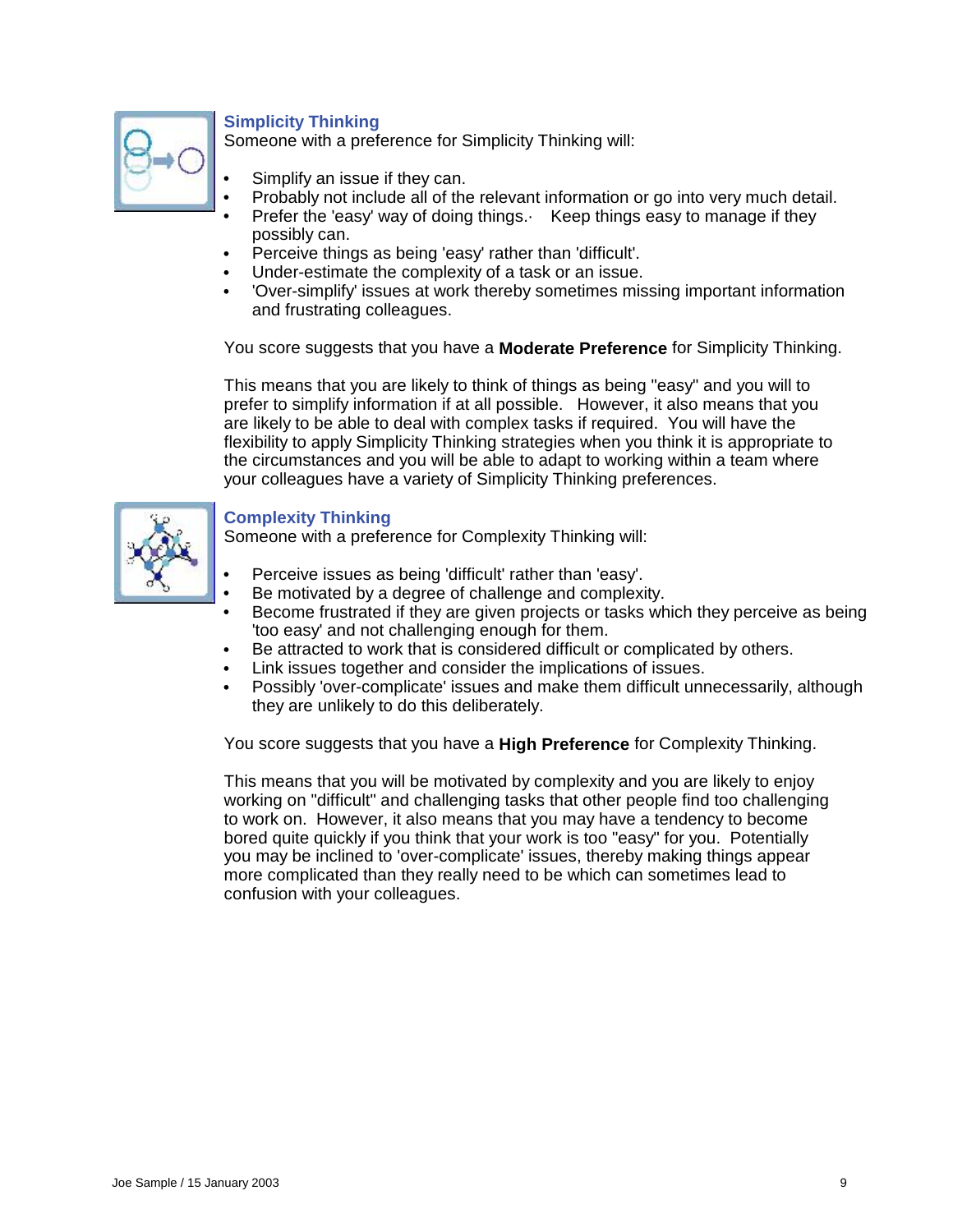

# **Trouble Shooter Thinking**

Someone with a preference for Trouble Shooter Thinking will:

- Dislike taking unnecessary risks.
- Tend to think in terms of risk management.
- Focus on what could go wrong, identifing which problems and potential problems need to be avoided in order to ensure success.
- Make appropriate contingency plans and pre-empt problems.  $\bullet$
- Focus on preventing past problems from happening again.
- Be motivated by crisis situations and problems.
- Sometimes create problems to solve and fires to fight unnecessarily.  $\bullet$

You score suggests that you have a **Moderate Preference** for Trouble Shooter Thinking.

The implications of your score are that you will sometimes focus on what could go wrong in situations, but you do not have a strong preference for all the thinking strategies described above. In fact, you may even dislike some of them. You are likely to have the flexibility to apply Trouble Shooter Thinking strategies when you think it is appropriate to the circumstances and you will be able to adapt to a team where your colleagues have a variety of Trouble Shooter Thinking preferences.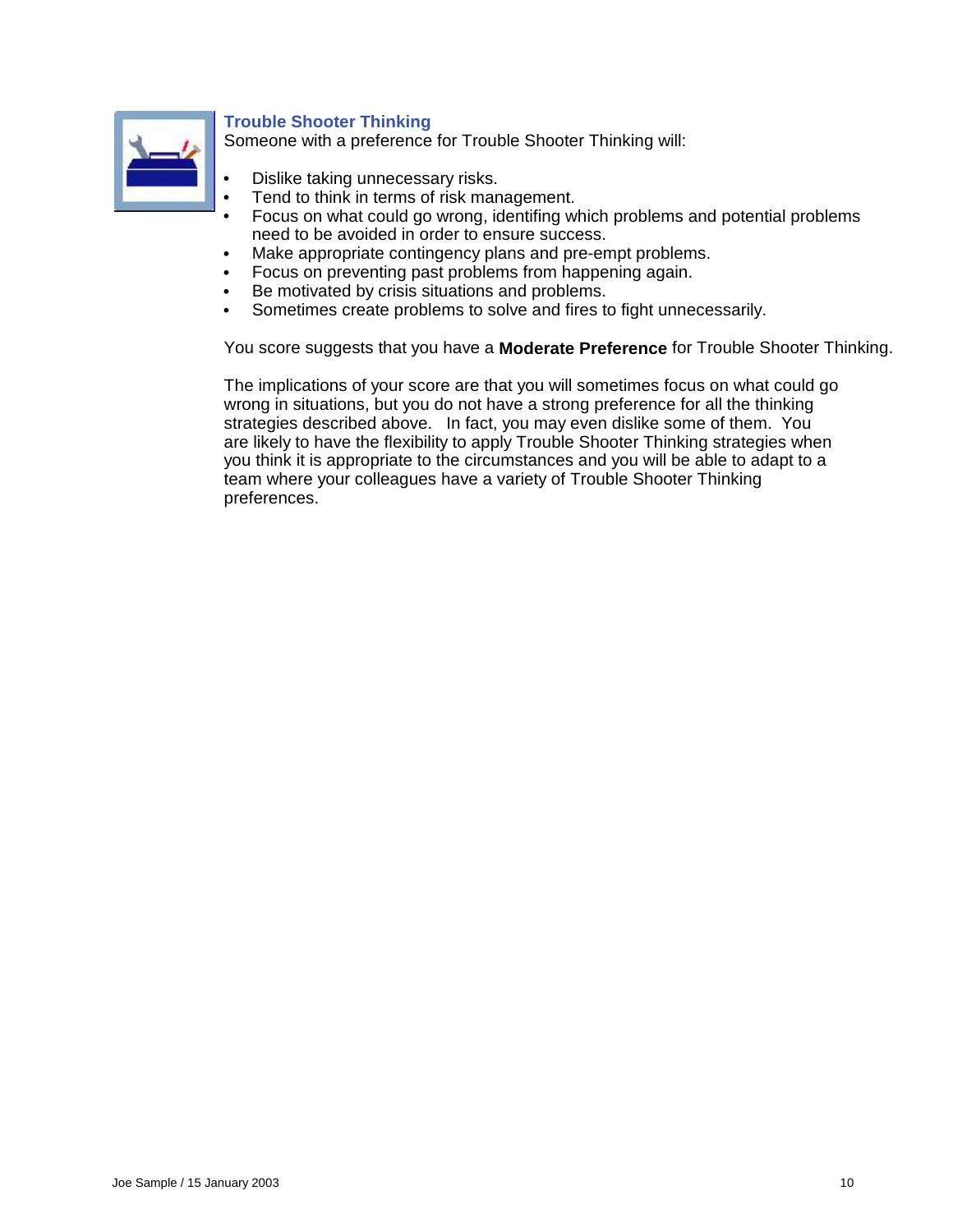# **Your Thinking Strategy Strengths**

These are the types of thinking that you have scored most highly in. They will be the thinking strategies which you access and use most often across the broadest variety of circumstances.

#### For example:

Sean Connery, the actor who played James Bond in many of the 007 films, says, "I always attempt to make everything as simple as possible - whatever it is". This suggests that he may have a preference for Simplicity Thinking which he applies across most situations.

Your thinking strategy strengths are likely to be:

- **--** Creative Thinking
- **--** Auditory Thinking
- **--** Visual Thinking

## **Your Potential Thinking Strategy Development Areas**

Please be aware that:

- Any thinking strategy is only a weakness if it is inappropriate in the circumstances or if it causes you or other people problems of some kind.
- Your thinking style development areas are likely to be those types of thinking that you have a low preference or tolerance for. You may actively dislike thinking in these ways and avoid them if possible.
- It is probable that you will not actively choose to use the thinking strategies you have a low score for, particularly if you can rely on someone else to do those types of thinking for you.

Your potential thinking strategy development areas are likely to be:

- **--** Logical Thinking
- **--** Trouble Shooter Thinking
- **--** Conformist Thinking

If you decide that you want to develop these thinking strategies refer to your Personal Development Plan and Review Strategy at the end of this report for details of what you can do next.

## **Your Potential Conflicts With Others**

Conflict can occur between colleagues at times. This could be due to a difference in your thinking preferences, which can lead to misunderstandings and frustration, or it may be due to specific circumstances, high levels of stress or pressure. Some people feel more comfortable dealing with conflict than others. Your Moderate preference for Challenging Thinking suggests that there may be occasions when you find it necessary to challenge others although this does not necessarily mean that you will be in conflict with them.

This, combined with your Moderate preference for Conformist Thinking suggests that there will be times when you will find it appropriate to conform at work.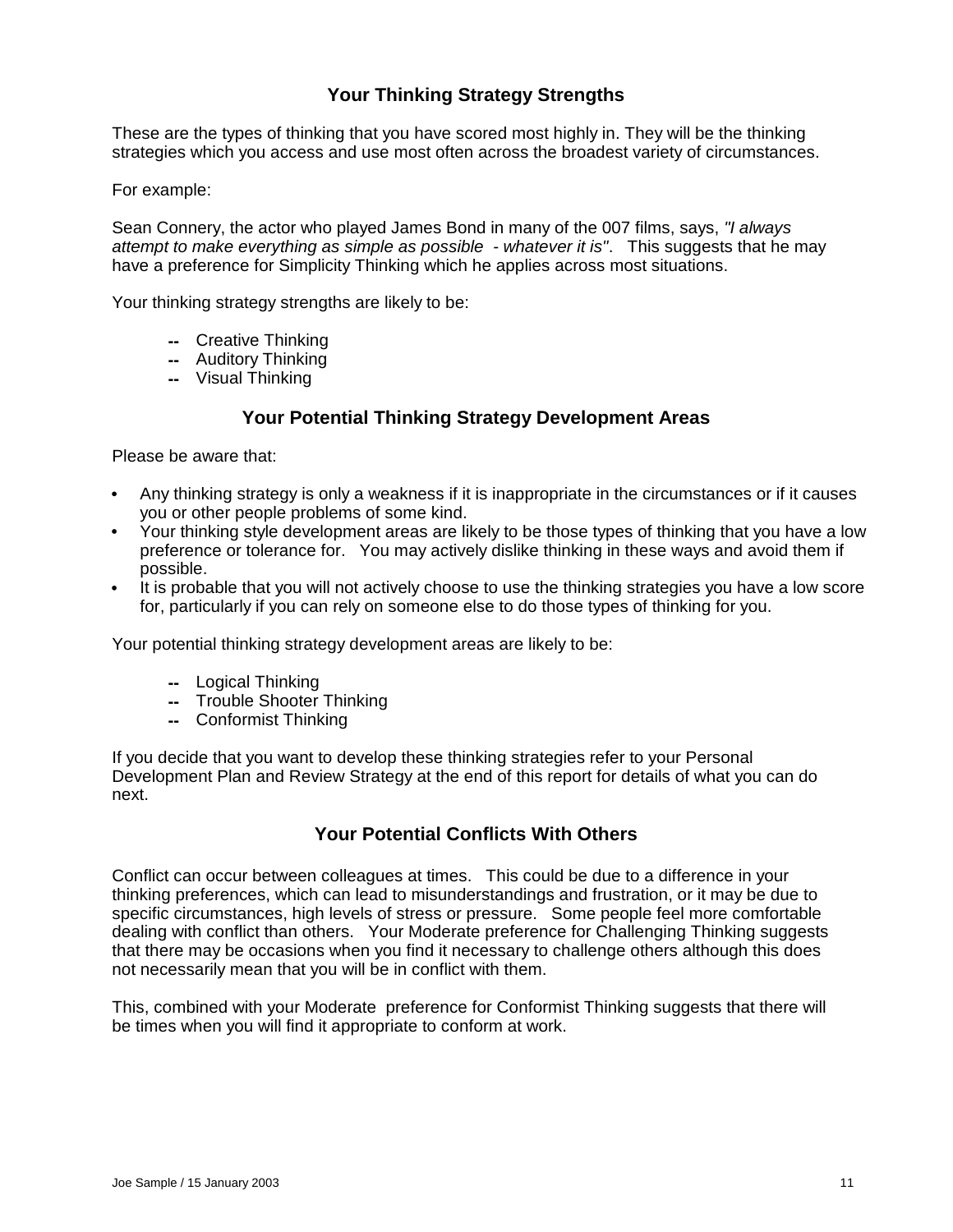# **Your Personal Development Plan and Review Strategy**

Although the brain learns very quickly, the development of any new skill requires the repeated conscious application of the appropriate techniques. Developing your existing thinking skills or even developing new thinking strategies is no different; you need to practice more than once to be successful! Over time, and as you review your progress, you will find that what used to require conscious thought and effort will become much easier, perhaps even 'second nature'.

Following the steps outlined below is a useful development and review strategy.

## **Step 1**

Review your Think Smart profile and decide which thinking styles you want to develop and why. Make a mental note or jot down how developing these thinking skills will benefit you. e.g. "I want to develop my Auditory Thinking skills so I can become a better listener and I don't miss what's being said at meetings".

## **Step 2**

Start keeping a diary. Make a note of times when you catch yourself using the thinking skills you want to develop. It's also useful to notice other peoples' successful strategies. e.g. "I caught myself day dreaming in a meeting today and I missed what was being said. When I looked over the table at John I noticed that he was watching the person who was speaking and making short notes about what they said, whereas I was trying to remember everything! He then quoted back to people the exact words they had used later in the meeting - so it really seemed as if he had been listening and paying attention. Everyone was very impressed, including me! It's a strategy I'm going to use in the future".

## **Step 3**

Visit the Cognitive Fitness web site at www.cognitivefitness.co.uk for free Thinking Skills exercises and practical work-based examples to help you develop those thinking skills you have decided to work on.

## **Step 4**

Take the time to reflect and review your personal progress every few months. A more focused review where you discuss your progress and successes with a friend, colleague or your line manager once a year will remind you to continue to practice the development of your Thinking Skills.

Unless you experience a significant change in your life (such as starting a new job), your Think Smart profile is likely to remain stable for about a year, possibly even longer. After this time you may find that your profile has changed slightly, particularly if you have consciously made the effort to use a wider variety of thinking strategies and develop your thinking skills.

If you change your job, move job role or join a new organisation you will find it useful to re-map your Think Smart profile after a settling in period in order to double check that your thinking strategies match the demands of your job. If you find that they do not, you will be able to review your development plan accordingly and develop more appropriate and effective strategies to make you more successful at work.

## **Team Development using Think Smart:**

Although Think Smart has been designed primarily for individuals, you can use it with your team to develop a shared understanding of individual thinking preferences and the thinking strategies of the team as a whole. This greater understanding will allow you to work to individual and combined strengths. You can develop any potential 'weak spots' within the team's thinking, and reduce some of the problems and frustrations involved in working with a diverse group of people.